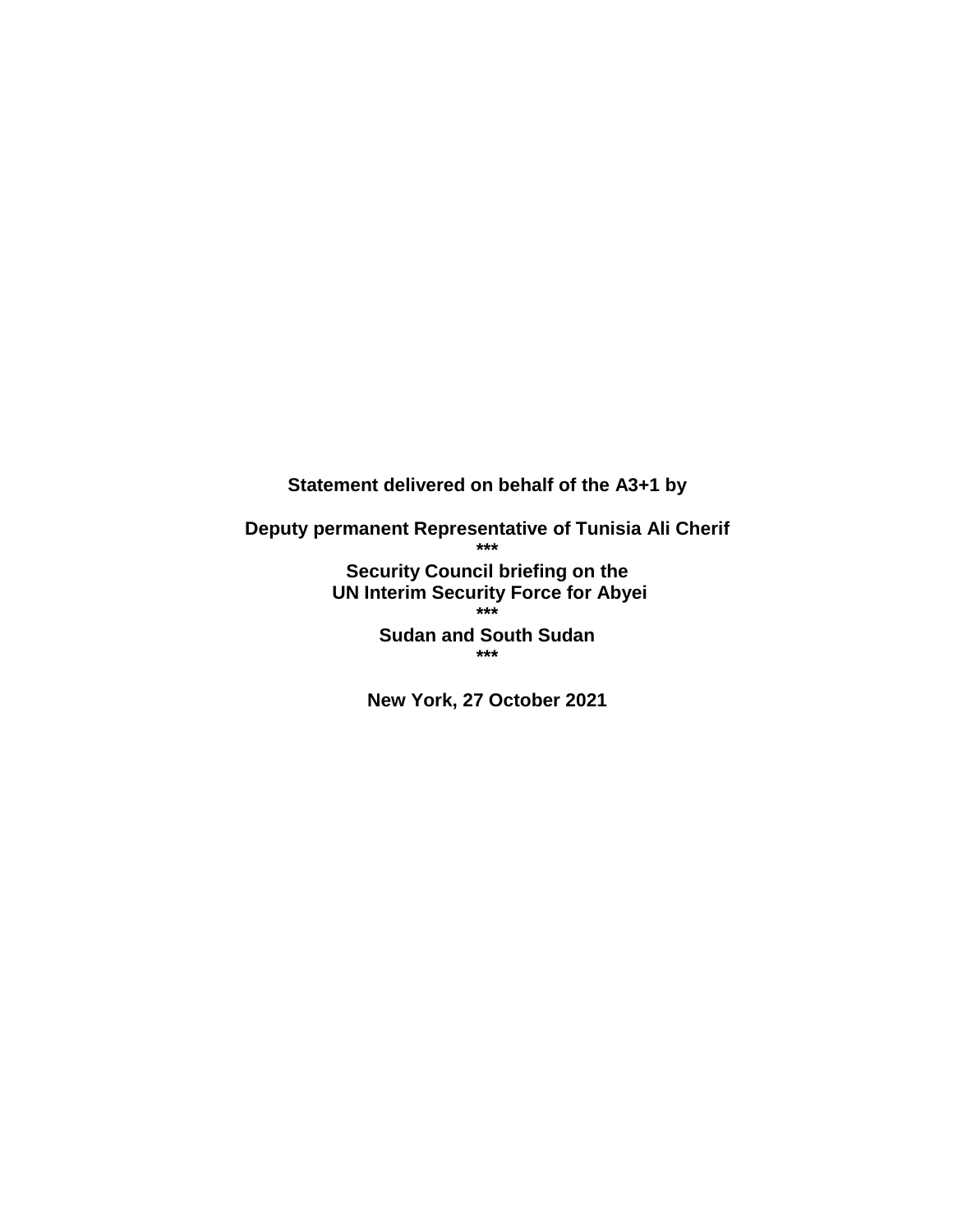## **Mr President,**

I have the honour to deliver this statement on behalf of the A3+1 member-states of the Council- namely Kenya, Niger, Tunisia and Saint-Vincent and the Grenadines.

I thank the former President of South Africa and Chair of AU High-Level Implementation Panel, H.E Thabo Mbeki; Under-Secretary General for Peace Operations Jean-Pierre Lacroix, and the Special Envoy for the Horn of Africa, Parfait Onanga-Anyanga for their comprehensive briefings. I also welcome the Representative of the Sudan to this meeting.

The A3+1 would like to begin by paying tribute to the UNISFA peacekeeper who lost his life on 14 September in Gok Machar pending medical evacuation.

This tragic loss highlights not only the often-non-permissive environment within which UNISFA operates, but also the continued relevance of its mandate, including its support for the Joint Border Verification and monitoring mechanism (JBVMM), in ensuring stability in the Abyei Area and along the Sudan-South Sudan border.

The African Union along with its High-level Implementation Panel remain engaged with the Governments of the Sudan and South Sudan, as they further their political and economic ties, in order to promote a lasting resolution of the Abyei's final status and bring the region and its people on a resolute trajectory of comprehensive peace and sustainable development.

 In this connection, we commend the Sudan and South Sudan for their willingness to inject a fresh impetus into the Abyei peace process, through the appointment in recent months of their respective national committees on the final status of Abyei.

## **Mr. President**,

 The increasing rapprochement between the Sudan and South Sudan, while commendable, has yet to be matched with perennial stability in the Abyei Area and along the border.

 The A3+1 reiterates its concern at the growing communal tensions registered during the reporting period, which culminated with the forced relocation of UNISFA personnel and equipment from JBVMM team site 11 in Kiir Adem and team site 12 in War Abar and, subsequently, from JBVMM Sector 1 Headquarters in Gok Machar, amid threats to peacekeepers' lives and UN property.

 We stress the critical importance that UNISFA and its component in support of the JBVMM be able to fully perform their security and protection tasks, unimpeded, undeterred; while safeguarding their safety, well-being and freedom of movement particularly in line with relevant security council resolutions.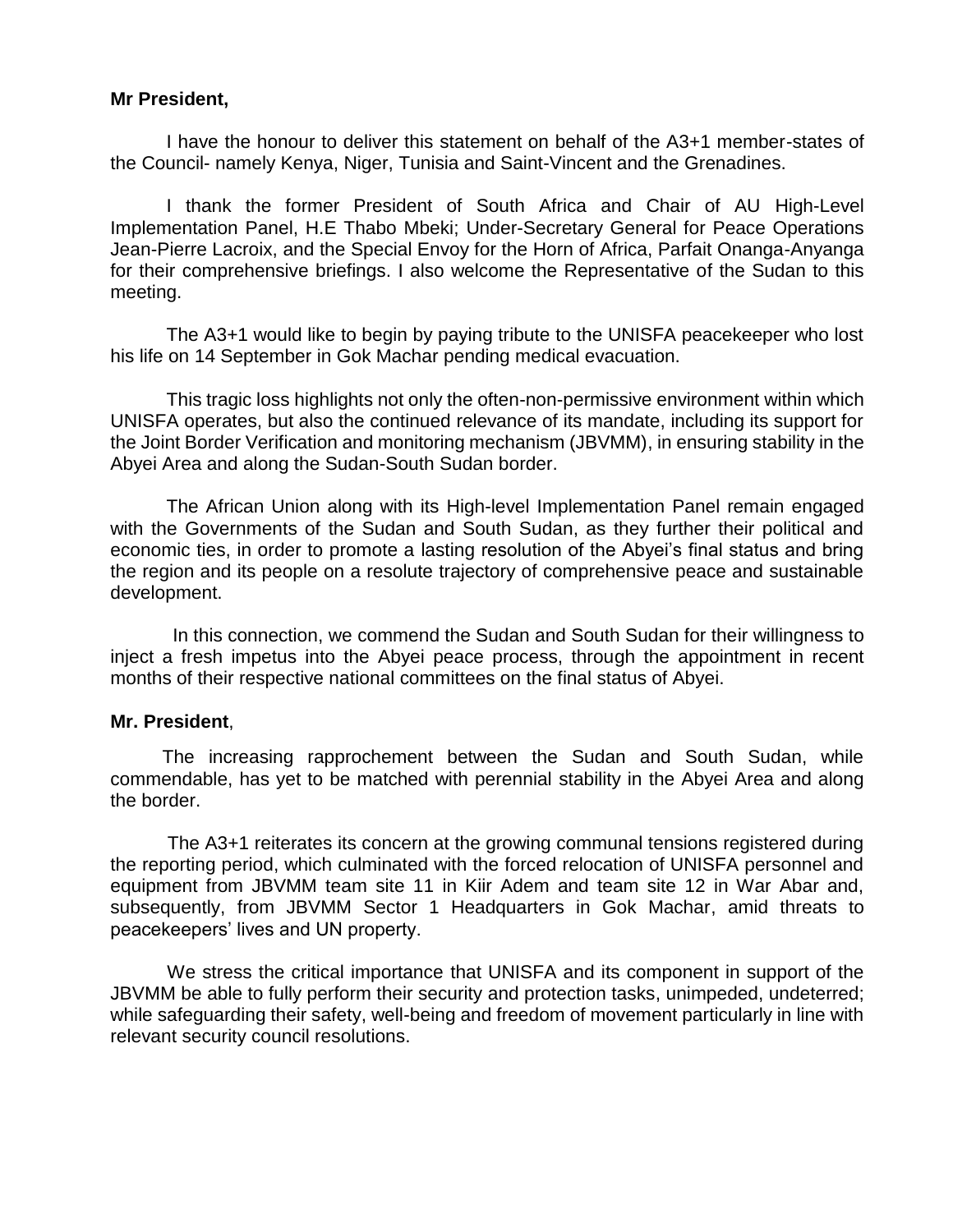Furthermore, we recall the Outcome document of the "Joint Political and Security Mechanism" meeting held from 8 to 09 September 2021 in Juba on the issue. We urge, in this respect, for consistent lever by the Government of South Sudan in sensitising and engaging the local government and community towards restraint, return to calm, and respect for the mandates of UNISFA/JBVMM in their areas of responsibility.

 We further call on the Sudan and South Sudan to convene future meetings of the JPSM to iron out difficulties, facilitate the mandate of JBVMM and its re-deployment where appropriate, as well as to foster conditions enabling progress on the border demarcation process.

## **Mr. President**,

I now turn to the developments in Abyei as set out in the Secretary-General's report, alongside additional aspects on the UNISFA's mandate going forward, pursuant to relevant security council resolutions.

In spite of persistent tensions along communal lines- owing also to economic mobility and livelihood motives, the A3+1 commends the encouraging prospects for peace, peacebuilding and trust-building processes- that are specially sensitive to the Abyei local, traditional and inter-communal realities.

In this connection, we express our appreciation for the steady engagement of the UN vis-à-vis local and traditional leaders and key communities, that enabled a consultative process to commence this month with a view to reaching a joint peace agreement in the sooner future.

We also appreciate UNISFA's efforts aimed at advocating and empowering women participation in the civic space which is critical to promoting inclusive and lasting peace, local governance and decision-making, as well as gender issues.

On the humanitarian front, we note that significant challenges, compounded by the COVID-19 pandemic and economic stress, continue to impact daily lives of populations in the Area- particularly the most vulnerable- especially with respect to the access to basic needs and services.

We stress the importance of enhancing humanitarian assistance as well as recovery and resilience programmes for people and communities throughout the Area, and tailoring interventions in accordance with a needs-based, vulnerability-based, promotion-oflivelihoods approach.

Finally, revitalizing joint implementation mechanisms in Abyei remains a mutually agreed task that has yet to be fully materialised. We emphasise that progress in the establishment of joint governance institutions including police, and the courts would have a direct and positive impact on the reigning of the rule of law in the Area.